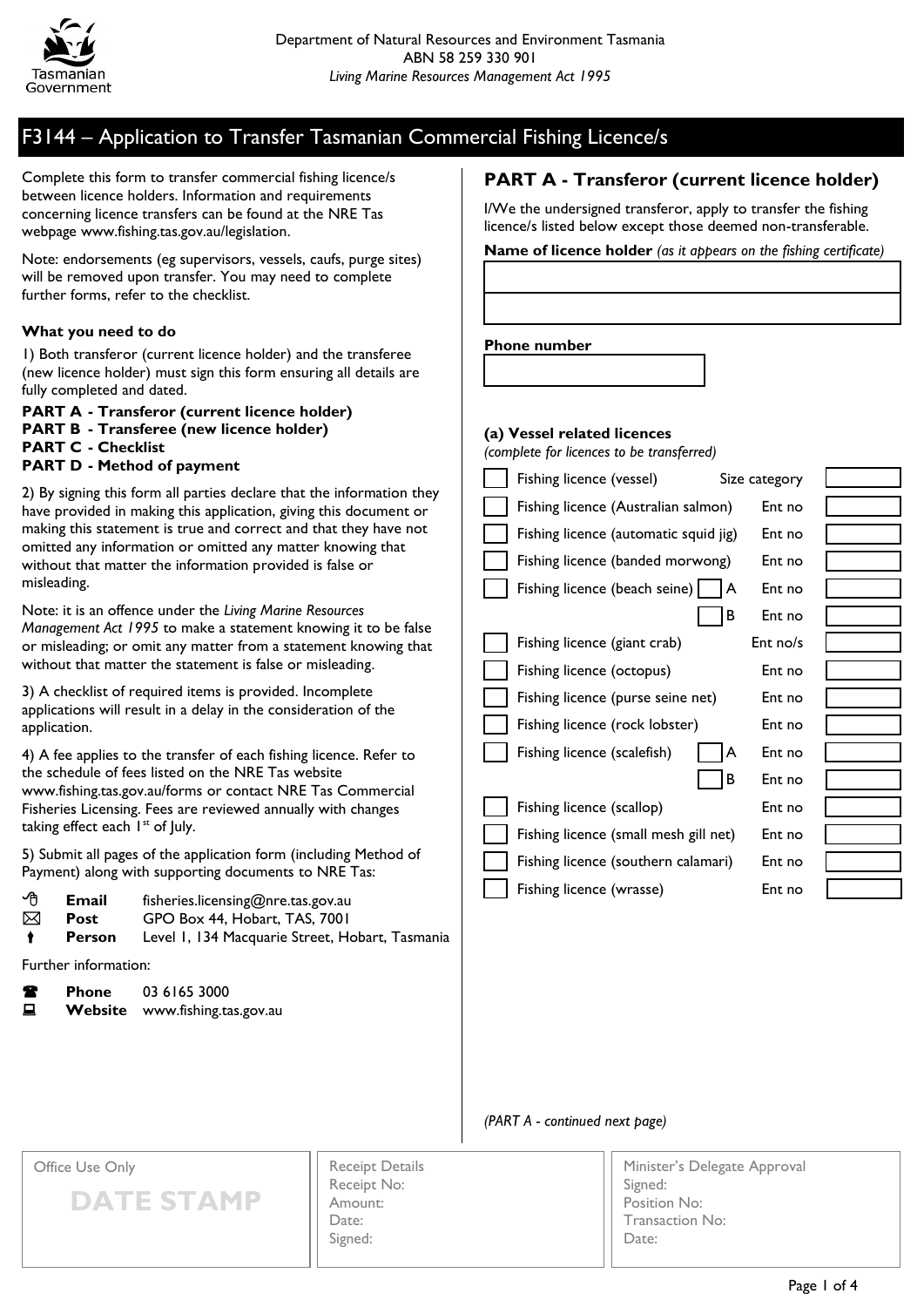

| (PART A - continued)                                            | <b>PART B - Transferee (new licence holder)</b>                                                                                       |
|-----------------------------------------------------------------|---------------------------------------------------------------------------------------------------------------------------------------|
| (b) Other licences<br>(complete for licences to be transferred) | Name of licence holder (as it appears on the fishing certificate)                                                                     |
| Fishing licence (abalone dive)<br>Ent no                        |                                                                                                                                       |
| Fishing licence (commercial dive)<br>Ent no                     |                                                                                                                                       |
| Fishing licence(class shellfish):                               | Date of birth                                                                                                                         |
| (Clam - Georges Bay south)<br>Ent no                            |                                                                                                                                       |
| (Clam - Georges Bay north)<br>Ent no                            | <b>Residential address</b>                                                                                                            |
| (Cockle - Ansons Bay)<br>Ent no                                 |                                                                                                                                       |
| (Native Oyster - Georges Bay)<br>Ent no                         |                                                                                                                                       |
|                                                                 |                                                                                                                                       |
| Signature of licence holder/NNP<br>Date                         | Postal address (new clients only and if different from residential)                                                                   |
|                                                                 |                                                                                                                                       |
|                                                                 |                                                                                                                                       |
| Printed name of licence holder/NNP                              | <b>Phone number</b>                                                                                                                   |
|                                                                 |                                                                                                                                       |
|                                                                 |                                                                                                                                       |
|                                                                 | Email address (new clients only)                                                                                                      |
|                                                                 |                                                                                                                                       |
|                                                                 | <b>Email consent</b> (tick to consent)                                                                                                |
|                                                                 | I consent to receive all commercial fishing related                                                                                   |
|                                                                 | documents and invoices to the above email address. I<br>acknowledge that I will not receive copies of the                             |
|                                                                 | documents by the course of normal post.                                                                                               |
|                                                                 |                                                                                                                                       |
|                                                                 |                                                                                                                                       |
|                                                                 | Transferee's licence package (vessel related licences only)                                                                           |
|                                                                 | If you are transferring a licence to an existing licence package, you<br>must list one fishing licence type and entitlement number to |
|                                                                 | identify the package.                                                                                                                 |
|                                                                 |                                                                                                                                       |
|                                                                 |                                                                                                                                       |
|                                                                 | <b>Type of licence</b><br>(eg rock lobster, giant crab, banded morwong or scallop)                                                    |
|                                                                 | Licence entitlement number                                                                                                            |
|                                                                 |                                                                                                                                       |
|                                                                 |                                                                                                                                       |
|                                                                 |                                                                                                                                       |
|                                                                 | Date                                                                                                                                  |
|                                                                 | Signature of licence holder/NNP                                                                                                       |
|                                                                 |                                                                                                                                       |
|                                                                 | Printed name of licence holder/NNP                                                                                                    |
|                                                                 |                                                                                                                                       |
|                                                                 |                                                                                                                                       |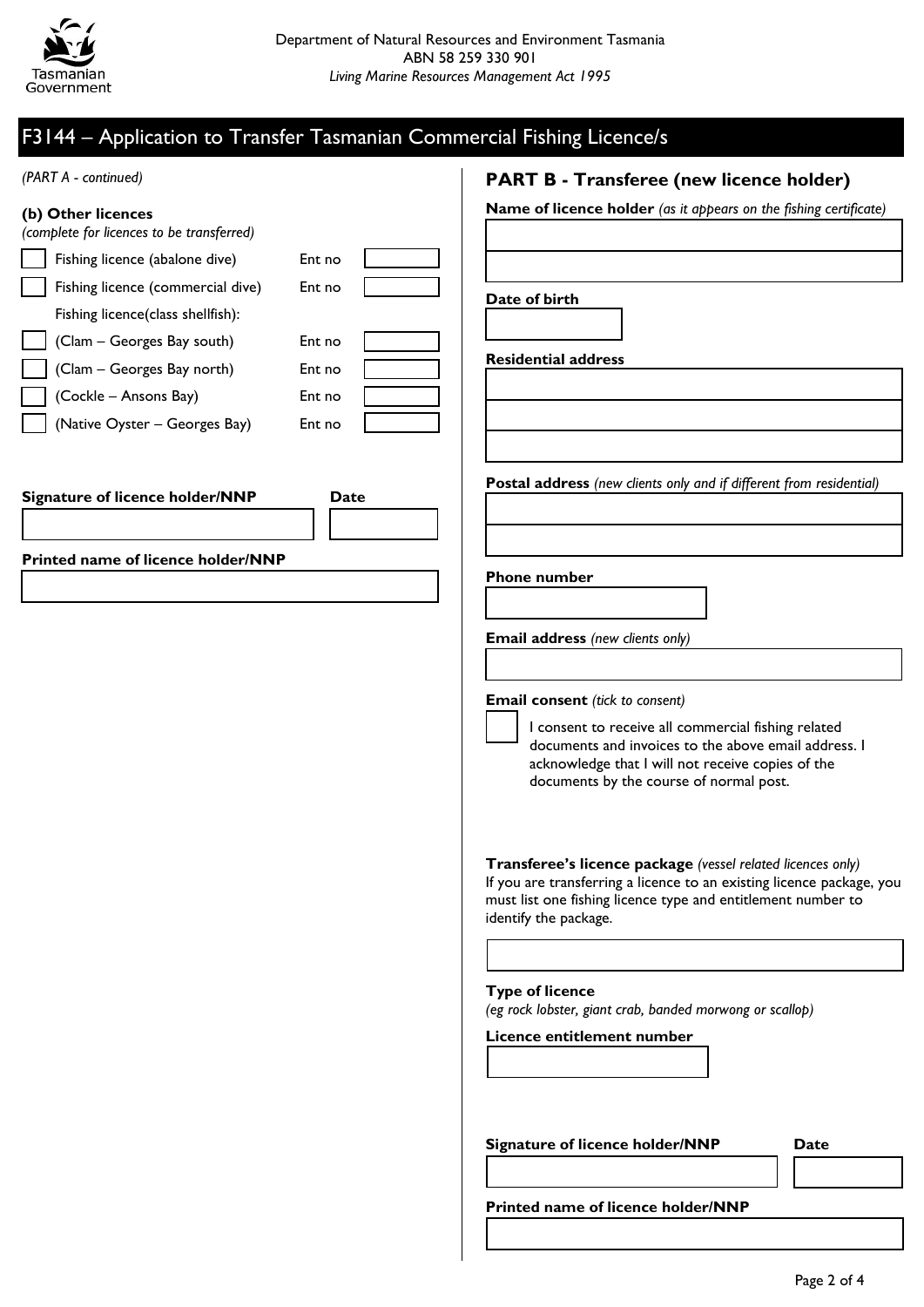

### **PART C - Checklist**

| <b>Transferor</b>                                                                                                                                          | Client<br>Use | Office<br>Use |
|------------------------------------------------------------------------------------------------------------------------------------------------------------|---------------|---------------|
| Docket books returned to NRE Tas                                                                                                                           |               |               |
| Fishing returns lodged and up to date                                                                                                                      |               |               |
| Application to Cancel or Vary an Entry<br>in the Register form (FLOIRA)<br>(rock lobster and/or giant crab licences only)                                  |               |               |
| Notification of De-Assignment of<br>(abalone dive licences if required)                                                                                    |               |               |
| <b>Transferee</b>                                                                                                                                          | Client<br>Use | Office<br>Use |
| Proof of ID<br>(presented at counter or certified true copy)                                                                                               |               |               |
| Application to Register Ownership and/or<br>Interest form (FLOIRA)<br>(rock lobster and/or giant crab licences only)                                       |               |               |
| Application: Partnership, Corporation, or<br>Trustee Information and/or Nominated<br>Natural Person form (new clients only)                                |               |               |
| Australian Securities and Investments<br>Commission (ASIC) extract (companies only)                                                                        |               |               |
| Additional application forms may be required<br>for the following endorsements:                                                                            |               |               |
| Add or remove a vessel<br>(vessel licences only)                                                                                                           |               |               |
| Add a supervisor<br>(vessel, abalone dive, commercial dive or<br>class shellfish licences only)                                                            |               |               |
| Vary a fishing licence to add a fish cauf,<br>holding tank or purge site<br>(rock lobster, giant crab, scalefish A/B, or<br>commercial dive licences only) |               |               |
| Queensland Offence History Request form                                                                                                                    |               |               |
| Email IMAS new holder details<br>(abalone dive licences only)                                                                                              | N/A           |               |
|                                                                                                                                                            | N/A           |               |

*Your personal information will be collected for the purpose of managing Tasmania's living marine resources under the Living Marine Resources Management Act 1995 (the LMRMA) and the Fishing (Licence Ownership and Interest) Registration Act 2001 (FLOIRA) and will be used by the Department for purposes permitted by these Acts. Failure to provide this information may result in your application not being processed or the service you have requested not being provided.*

*Your personal information will be used for the primary purpose for which it is collected and may be disclosed to certified fishing bodies to enable the provision of industry information to you. Your personal information may also be disclosed to a service provider nominated by NRE Tas to provide fishery assessments and management advice on fishery issues, this includes the Institute of Marine and Antarctic Studies (IMAS).*

*The LMRMA requires the Secretary NRE Tas to keep a register of authorisations and fishing certificates. A person may be allowed to obtain a copy of, or an extract from, an entry in the register. The FLOIRA requires the Registrar to keep a register of ownership and interests in fishing licences. The Registrar is to make the register available for public inspection and a person may be allowed to obtain a copy of, or an extract from, any entry in the register.*

*By providing the Department with your personal information, you consent to the information being used for the purposes for which it has been collected. You may access your personal information on written request to the Department, and you may be charged a fee for this service.*

*You may also be required on this form to provide the Department with personal information of third parties. By providing this information and signing this form, you are declaring that the third parties have read this statement and consent to their personal information being provided to the Department on their behalf, and the use and disclosure of that information by the Department accordingly.*